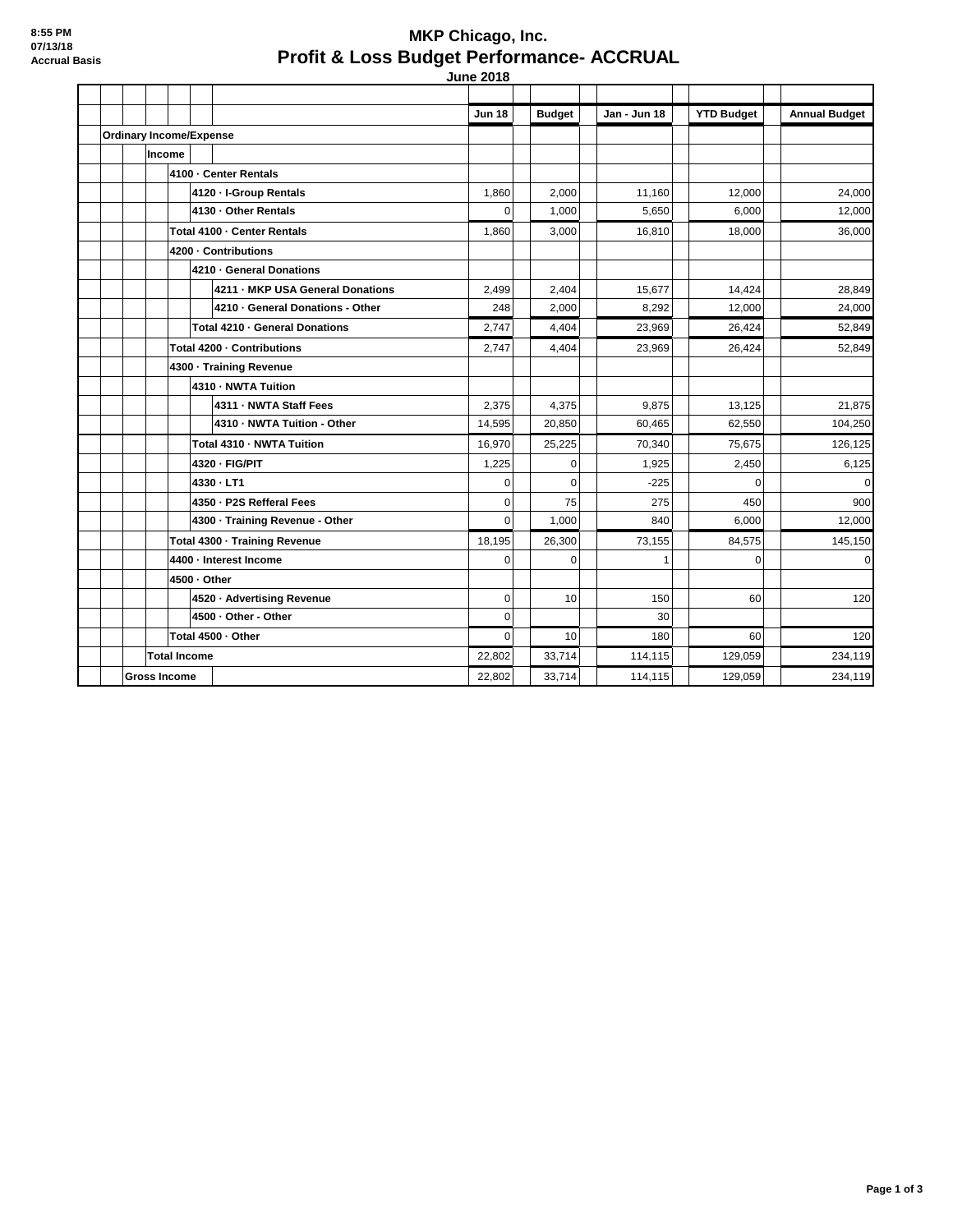## **MKP Chicago, Inc. Profit & Loss Budget Performance- ACCRUAL June 2018**

|            |                            |                |                      |                                                     | <b>Jun 18</b>          | <b>Budget</b>   | Jan - Jun 18       | <b>YTD Budget</b>      | <b>Annual Budget</b>   |
|------------|----------------------------|----------------|----------------------|-----------------------------------------------------|------------------------|-----------------|--------------------|------------------------|------------------------|
|            |                            | <b>Expense</b> |                      |                                                     |                        |                 |                    |                        |                        |
|            |                            |                |                      | 6000 - Center Expense                               |                        |                 |                    |                        |                        |
|            |                            |                |                      | 6010 Building Repairs                               | $\overline{0}$         | 125             | $\mathbf 0$        | 750                    | 1,500                  |
|            |                            |                |                      | 6040 - Equipment & Maintenance                      | 736                    | 400             | 1,544              | 2,400                  | 4,800                  |
|            |                            |                |                      | 6050 - Rent                                         | 3,509                  | 3,770           | 21,057             | 22,621                 | 45,241                 |
|            |                            |                |                      | 6060 - Utilities                                    | 317                    | 850             | 5,142              | 5,100                  | 10,200                 |
|            |                            |                |                      | Total 6000 - Center Expense                         | 4,562                  | 5,145           | 27,743             | 30,871                 | 61,741                 |
|            |                            |                |                      | 6100 · Fund Raising Expense                         |                        |                 |                    |                        |                        |
|            |                            |                |                      | 6110 - Printing & Mailings                          | $\overline{0}$         | 0               | 26                 | 1,100                  | 2,200                  |
|            |                            |                |                      | 6100 - Fund Raising Expense - Other                 | $\overline{0}$         | 200             | 357                | 1,200                  | 2,400                  |
|            |                            |                |                      | Total 6100 - Fund Raising Expense                   | $\overline{0}$         | 200             | 383                | 2,300                  | 4,600                  |
|            |                            |                |                      | 6200 Operating Expense                              |                        |                 |                    |                        |                        |
|            |                            |                |                      | 6210 - Accounting Fees                              | 1,417                  | 1,417           | 8,500              | 8,500                  | 17,000                 |
|            |                            |                |                      | 6215 - Bank and Credit Card Fees                    | 327                    | 400             | 2,143              | 2,400                  | 4,800                  |
|            |                            |                |                      | 6220 - Conferences & Meetings                       | $\overline{0}$         | 0               | 1,126              | 1,300                  | 2,000                  |
|            |                            |                |                      | 6230 - Office Supplies                              | 50                     | 150             | 529                | 900                    | 1,800                  |
|            |                            |                |                      | 6235 - Payroll Expenses.<br>6236 - Health Insurance | 150                    | 150             | 900                | 900                    | 1,800                  |
|            |                            |                |                      | 6235 - Payroll Expenses. - Other                    | 3,879                  | 3,897           | 23,341             | 23,380                 | 46,759                 |
|            |                            |                |                      | Total 6235 - Payroll Expenses.                      | 4,029                  | 4,047           | 24,241             | 24,280                 | 48,559                 |
|            |                            |                |                      | 6245 - Permits & Fees                               | $\overline{0}$         | $\mathbf 0$     | 1,180              | 36                     | 36                     |
|            |                            |                |                      | 6250 - Postage & Shipping                           | 38                     | 40              | 258                | 240                    | 480                    |
|            |                            |                |                      | 6255 - Software and Services                        | $\overline{2}$         | $\mathbf 0$     | 505                | 550                    | 550                    |
|            |                            |                |                      | 6260 - Telephone, Email & Internet                  |                        |                 |                    |                        |                        |
|            |                            |                |                      | 6261 - CellPhone - Office                           | 100                    | 100             | 600                | 600                    | 1,200                  |
|            |                            |                |                      | 6260 - Telephone, Email & Internet - Other          | $\mathbf 0$            | 226             | 1,089              | 1,356                  | 2,712                  |
|            |                            |                |                      | Total 6260 - Telephone, Email & Internet            | 100                    | 326             | 1,689              | 1,956                  | 3,912                  |
|            |                            |                |                      | Total 6200 · Operating Expense                      | 5,963                  | 6,380           | 40,171             | 40,162                 | 79,137                 |
|            |                            |                |                      | 6300 · Training Expenses                            |                        |                 |                    |                        |                        |
|            |                            |                |                      | 6320 - NWTA Food Expenses                           | 1,500                  | 1,730           | 4,830              | 5,190                  | 8,650                  |
|            |                            |                |                      | 6330 - NWTA Leader Fees                             | 4,000                  | 3,738           | 10,620             | 11,214                 | 18,690                 |
|            |                            |                |                      | 6340 - NWTA Leader Travel                           | 1,091                  | 830             | 1,472              | 2,490                  | 4,150                  |
|            |                            |                |                      | 6350 - NWTA Materials                               | 273                    | 1,800           | 3,846              | 5,400                  | 9,000                  |
|            |                            |                |                      | 6370 - NWTA MKPI Fees                               | 5,900                  | 6,250           | 18,300             | 18,750                 | 31,250                 |
|            |                            |                |                      | 6380 - NWTA Site Rental                             | $\overline{0}$         | 2,000           | 1,632              | 6,000                  | 10,000                 |
|            |                            |                |                      | 6400 - Other Leader Fees                            | $\overline{0}$         | 275             | 300                | 1,650                  | 3,300                  |
|            |                            |                |                      | 6300 - Training Expenses - Other                    | $\overline{0}$         | 300             | $\mathbf 0$        | 1,800                  | 3,600                  |
|            |                            |                |                      | Total 6300 - Training Expenses                      | 12,764                 | 16,923          | 41,000             | 52,494                 | 88,640                 |
|            |                            |                | <b>Total Expense</b> |                                                     | 23,289                 | 28,648          | 109,297            | 125,827                | 234,118                |
|            | <b>Net Ordinary Income</b> |                |                      |                                                     | -487                   | 5,066           | 4,818              | 3,232                  | 1                      |
|            | Other Income/Expense       |                |                      |                                                     |                        |                 |                    |                        |                        |
|            | <b>Other Expense</b>       |                |                      |                                                     |                        |                 |                    |                        |                        |
|            |                            |                |                      | 7050 - Interest Expense                             | $\overline{0}$         | 4,917           | 5,000              | 29,500                 | 59,000                 |
|            | <b>Total Other Expense</b> |                |                      |                                                     | $\overline{0}$         | 4,917           | 5,000              | 29,500                 | 59,000                 |
| Net Income | <b>Net Other Income</b>    |                |                      |                                                     | $\overline{0}$<br>-487 | $-4,917$<br>149 | $-5,000$<br>$-182$ | $-29,500$<br>$-26,268$ | $-59,000$<br>$-58,999$ |